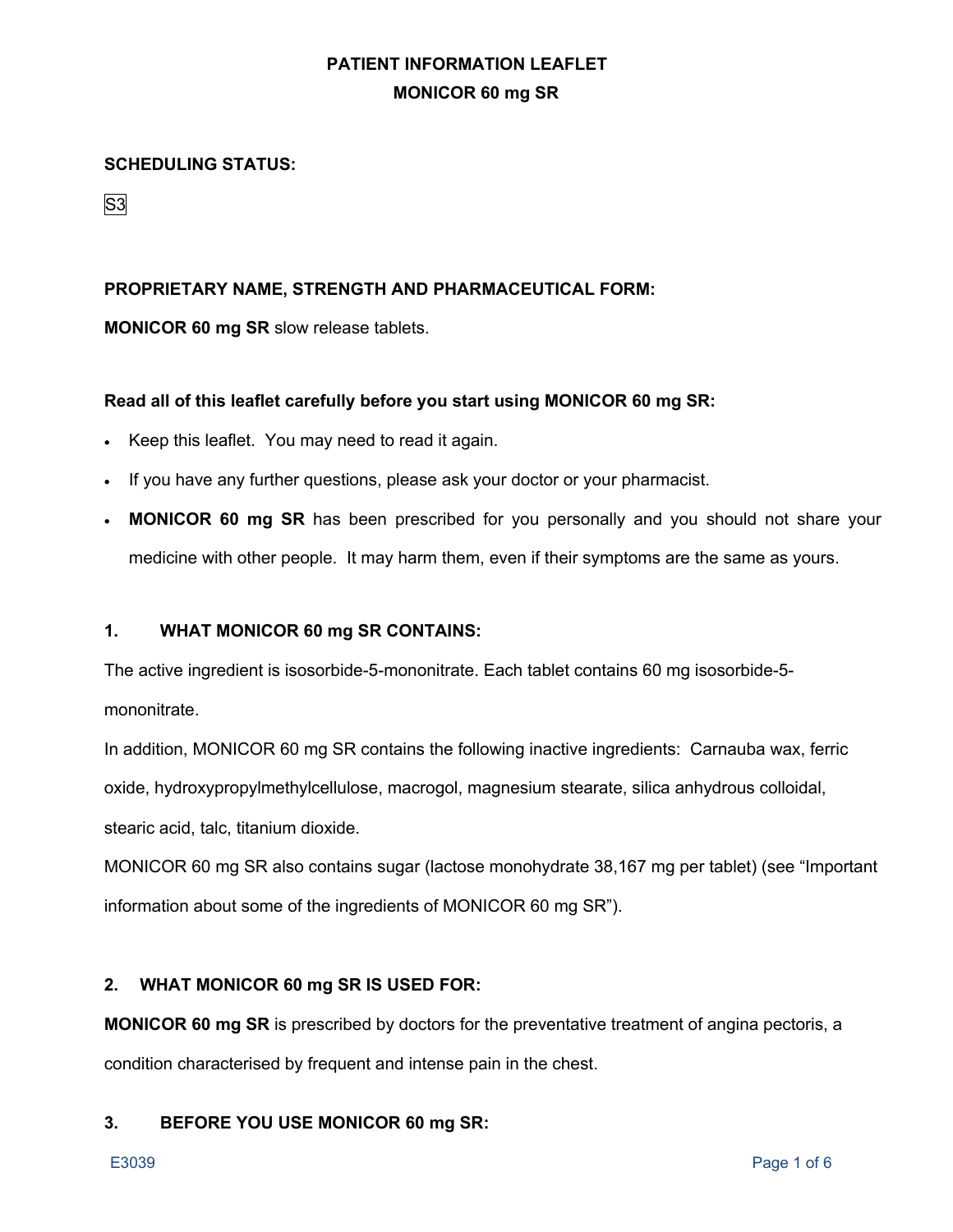## **Do not take MONICOR 60 mg SR:**

- if you are hypersensitive (allergic) to isosorbide-5-mononitrate, organic nitrate type medications or any of the other ingredients of MONICOR 60 mg SR (see "WHAT MONICOR 60 mg SR CONTAINS")
- if you have very low blood pressure, a low amount of blood in the body, a clear reduction in the amount of red blood cells in the body, a weak heart due to blockage of your heart arteries or increased pressure in the skull due to head injury or bleeding in the brain
- if you have angle closure glaucoma (increased pressure in the eye/eyes); as MONICOR 60 mg SR may increase the pressure in the eye further
- if you are also taking sildenafil, a medicine used to treat a man who cannot get or keep a hard, erect penis suitable for sexual activity, or other similarly acting medicines (see "Using other medicines with MONICOR 60 mg SR")
- for the relief of sudden attacks of angina pectoris. Your doctor will prescribe sublingual (under the tongue) nitroglycerin tablets to be used in these situations (see "HOW TO USE MONICOR 60 mg SR").

## **Take special care with MONICOR 60 mg SR:**

- if you have severe cerebral arteriosclerosis (hardening and/or thickening of the walls of the smaller arteries of the brain) or severe low blood pressure (see "Do not takeMONICOR 60 mg SR")
- you are undernourished, have severely weakened kidney or liver function, decreased function of the thyroid gland or have a low body temperature
- if you have angle closure glaucoma (increased pressure in the eye/eyes); as MONICOR 60 mg SR may increase the pressure in the eye further (see "Do not take MONICOR 60 mg SR").

## **Taking MONICOR 60 mg SR with food or drink:**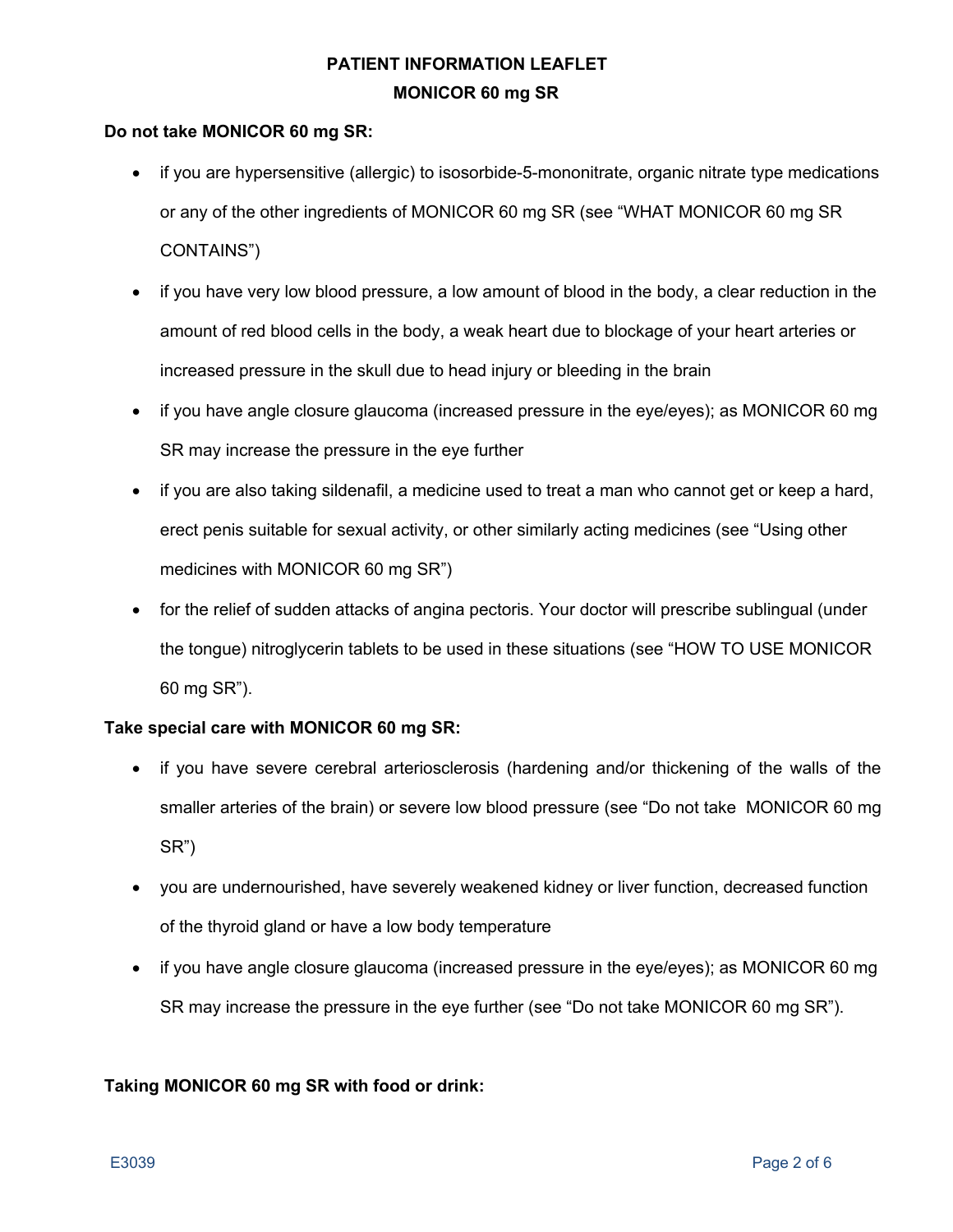- MONICOR 60 mg SR can be taken with or without food.
- MONICOR 60 mg SR tablets can be broken into two, but should not be chewed or crushed and should be taken with half a glass of water.

### **Pregnancy and breastfeeding:**

- DO NOT use MONICOR 60 mg SR if you are pregnant, suspect that you are pregnant or are breastfeeding, as the safety of MONICOR 60 mg SR in pregnancy and breastfeeding is not known
- If you are pregnant or breastfeeding your baby, please consult your doctor, pharmacist or other healthcare professional for advice before taking MONICOR 60 mg SR.

#### **Driving and using machinery:**

• MONICOR 60 mg SR may impair your ability to drive and use machinery. Take care if you feel dizzy, tired, or drowsy while using MONICOR 60 mg SR**,** especially if other blood-pressure lowering medications are taken at the same time.

## **Important information about some of the ingredients of MONICOR 60 mg SR:**

• MONICOR 60 mg SR contains lactose. Please consult your doctor if you know or suspect that you are lactose intolerant before taking MONICOR 60 mg SR.

#### **Using other medicines with MONICOR 60 mg SR:**

- always tell your healthcare professional if you are taking any other medicine. (This includes complementary or traditional medicines).
- if you intend taking alcohol or other medicines that cause widening of the blood vessels, these may cause excessive lowering of blood pressure.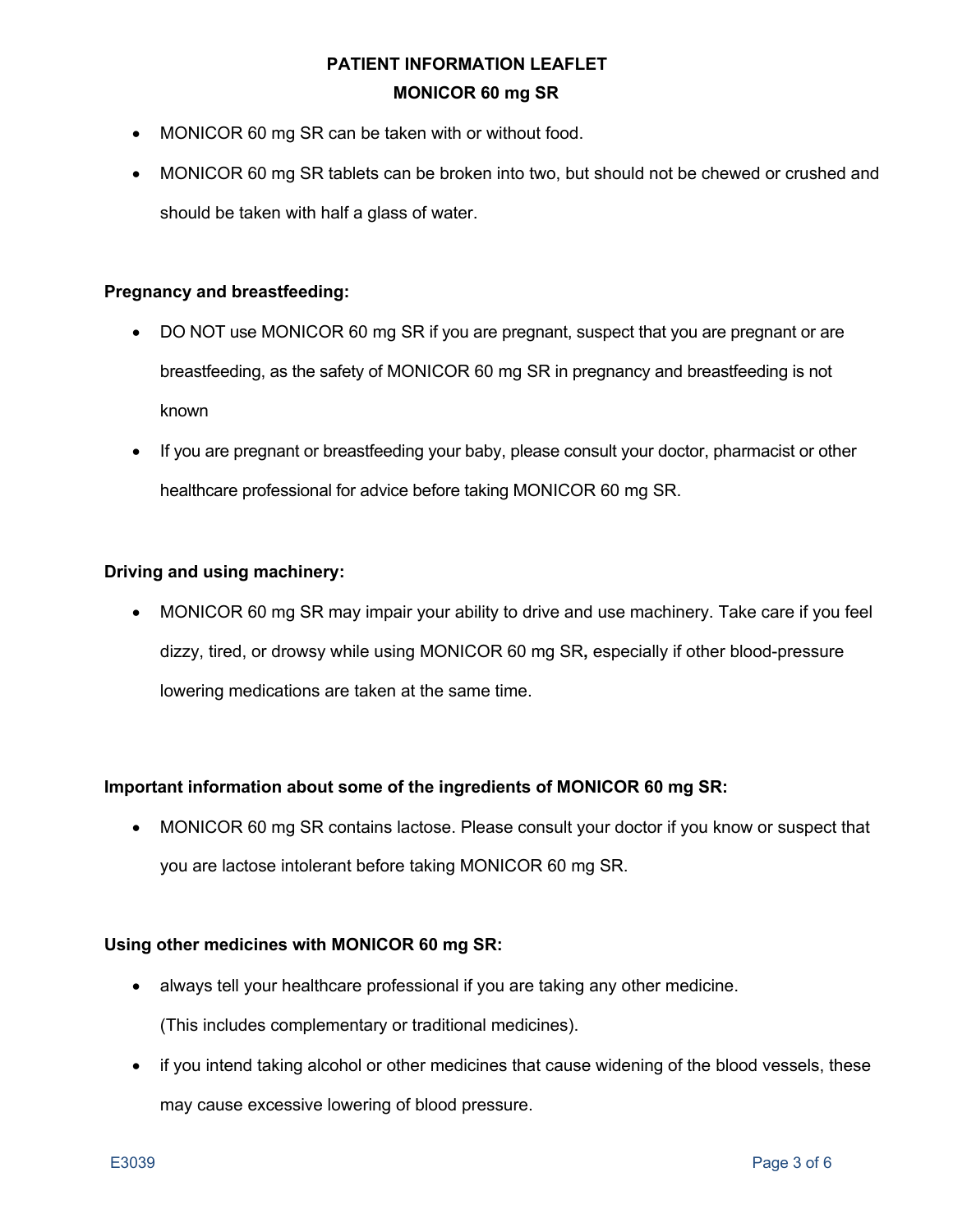## **If you are taking:**

- sildenafil and other medicines used to treat a man who cannot get or keep a hard, erect penis suitable for sexual activity,
- other antihypertensive agents (medicines used for high blood pressure),
- alcohol,

please consult your doctor, pharmacist or other healthcare professional for advice.

Not all medicines that may interact with MONICOR 60 mg SR are listed above.

## **4. HOW TO USE MONICOR 60 mg SR:**

Do not share medicines prescribed for you with any other person.

Always take MONICOR 60 mg SR exactly as your doctor has instructed you. You should check with your doctor or pharmacist if you are unsure.

Take one MONICOR 60 mg SR tablet daily, in the morning. This dosage may be increased to two

MONICOR 60 mg SR tablets once daily, in the morning. Treatment may be started with

a half MONICOR 60 mg SR tablet daily, in the morning for the first two to four days

to decrease the possibility of headache. MONICOR 60 mg SR tablets may be broken in half, but

should not be chewed or crushed and should be taken with half a glass of water.

Your doctor will tell you how long your treatment with MONICOR 60 mg SR will last. Do not stop treatment early because your condition may worsen.

If you have the impression that the effect of MONICOR 60 mg SR is too strong or too weak, talk to your doctor or pharmacist.

MONICOR 60 mg SR may be used on its own or in combination with other medicines to control angina pectoris.

NOTE:

MONICOR 60 mg SR tablets are not to be used for the relief of sudden attacks of angina pectoris.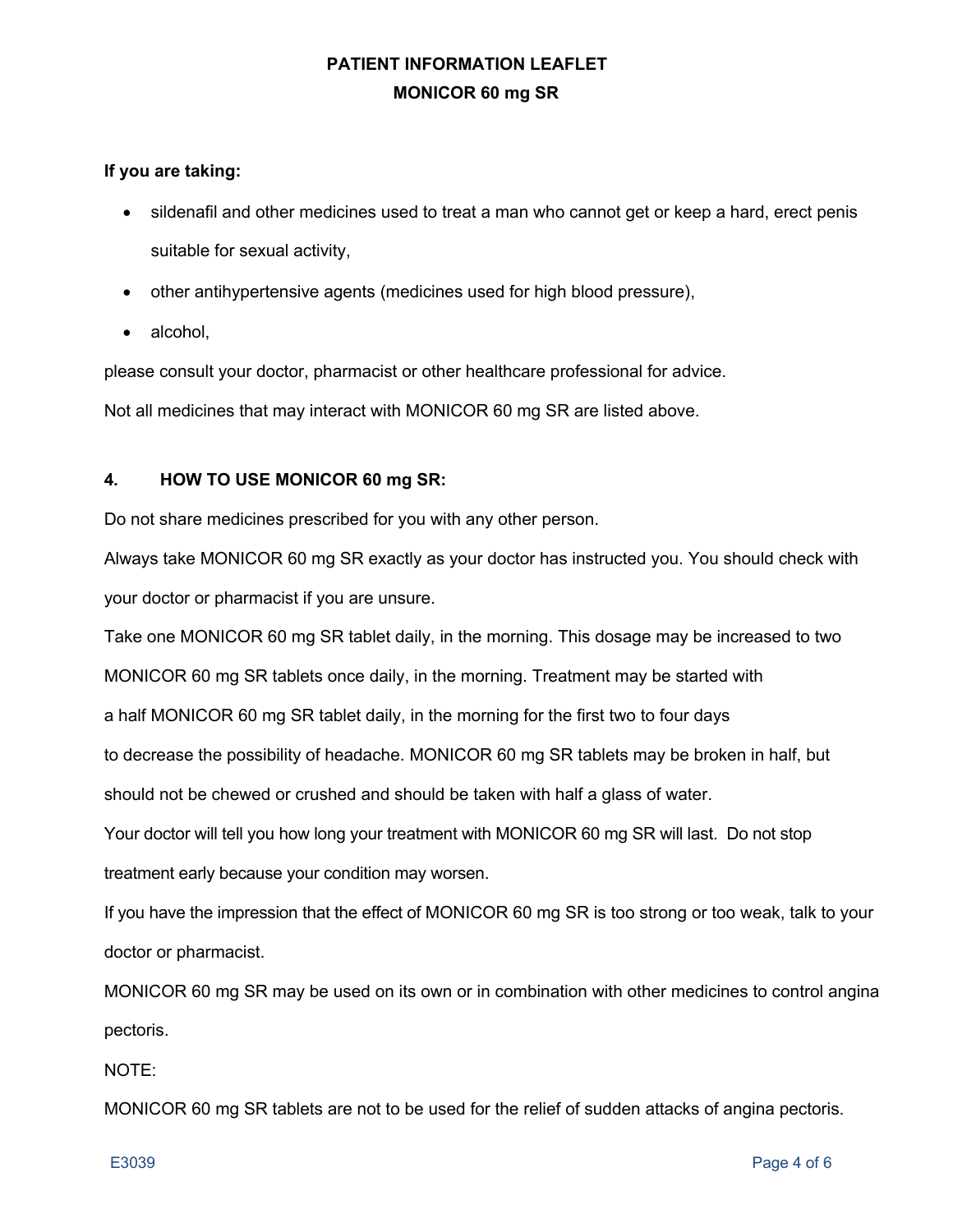## **If you take more MONICOR 60 mg SR than you should:**

In the event of overdosage, consult your doctor or pharmacist. If neither is available, contact the nearest hospital or poison control centre. Take this leaflet and the rest of the remaining tablets with you so the doctor will know what you have taken.

### **If you forget to take your MONICOR 60 mg SR:**

Do not take a double dose to make up for forgotten individual doses.

### **5. POSSIBLE SIDE EFFECTS:**

MONICOR 60 mg SR can have side effects. Not all side effects reported for this medicine are included in this leaflet*.* Should your general health worsen or if you experience any untoward effects while taking MONICOR 60 mg SR, please consult your doctor, pharmacist or other healthcare professional for advice.

If any of the following happens, stop taking MONICOR 60 mg SR and tell your doctor immediately or go to the causality department at your nearest hospital:

- rash or itchiness
- fainting spells
- flushing of the face.

These are all very serious side effects. If you have them, you may have had a serious allergic reaction to MONICOR 60 mg SR. You may need urgent medical attention.

Tell your doctor immediately or go to the casualty department at your nearest hospital if you notice any of the following:

• rapid and irregular heartbeat, headache, difficulty breathing.

These are all serious side effects. You may need urgent medical attention.